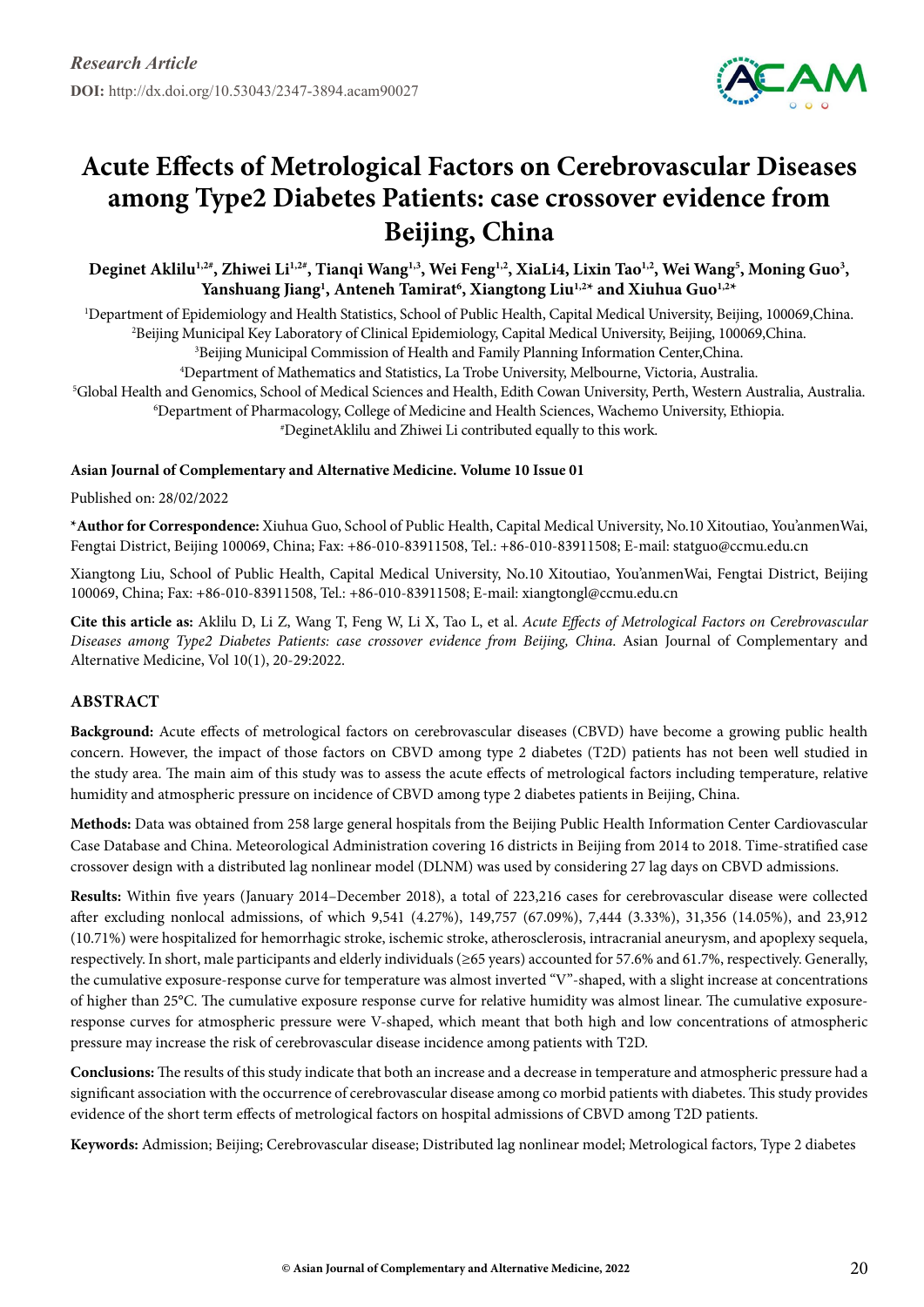## **Introduction**

Since 1990, cerebrovascular diseases (CBVD) remain a leading cause of death worldwide [1,2]. CBVD risk factors are usually related to lifestyle habits such as smoking, alcohol consumption, insufficient physical activity, high blood pressure and cholesterol, and obesity, but also environmental factors such as metrological factors and air pollution make a significant contribution to CBVD onsets [3]. In 2019, cerebrovascular diseases accounted for 8.7 million deaths worldwide which is equivalent to about 14.6 % of all deaths [4]. China faces the greatest challenge from stroke in the world, accounting for 1.57 million deaths in 2018 [5,6], accounting for approximately one-quarter of the overall mortality [7].

The impacts of metrological factors have been documented in worldwide studies [8,9] and studies carried on in North America (Schwartz, Samet et al. 2004, Anderson and Bell 2009, Goldberg, Gasparrini et al. 2011), Europe [10,11] and Australia [12], with a significant effect of heat waves on mortality and morbidity. Most previous studies have been studied about the effects of weather conditions on incidence of stroke which was not complicated with type 2 diabetes (T2D) and were conducted in developed countries [13,14]. However, the disease burden of co morbidities has become a serious issue for public health in developing countries like China. The short-term effects of metrological factors on cerebrovascular disease onset among diabetic participants in China remain largely unknown. Additionally, these associations at the city-specific level have not been thoroughly investigated, particularly in Beijing.

Therefore, in this study, we aimed to determine the acute effects of metrological factors on the hospitalization of causespecific CBVD among T2D patients, including hemorrhagic stroke, ischemic stroke, atherosclerosis, intracranial aneurysm and apoplexy sequela in Beijing, China.

# **Materials and Methods**

## **Study area and data collection**

Beijing is located in the northern part of China at a latitude of 39"26"–41"03'N. The data recording system in the study area has been proven to be of high validity and good representativeness, covering more than 95% of medical services for permanent residents in Beijing [15]. The geographic locations of 258 hospitals included in the analysis have been described in our previous study [16].

Cerebrovascular admissions data were obtained from the Beijing Municipal Commission of Health and Family Planning Policy Research Center (http://xxzx.bjchfp.gov.cn/ hangyexinxi/) from January 1, 2014, to December 31, 2018.



The data were collected from 258 large general hospitals. Data included the patient's date of admission, principal diagnosis, age and sex. CBVD data were categorized according to the International 10<sup>th</sup> Revision (ICD-10) codes to identify hemorrhagic stroke (ICD-10: I60-I62), ischemic stroke (ICD-10: I63), atherosclerosis (ICD-10: I65), intracranial aneurysm (ICD-10: I67) and apoplexy sequela (ICD-10: I69) which were considered the primary outcomes. A history of T2D was coded as E12 and was defined as having fasting plasma glucose ≥7.1 mmol/L and/or current treatment of diabetes with ant diabetic medication before admission. According to the living address of cases, only cerebrovascular disease admissions among residents living in Beijing were included in this analysis.

Meteorological data was extracted from the China Meteorological Data Sharing Service System (https://data. cma.cn/en). Daily air pollution data was collected from 35 fixed-site air quality monitoring stations of the Beijing Municipal Environmental Protection Bureau (http://www. bjepb.gov.cn/) between January 1, 2014, and December 31, 2018.

## **Ethical clearance**

In this study, informed consent was not specifically required because we only analyzed the aggregated data, which were typically used for administrative purposes we did not use personal data identifiers. However, the study was approved by the Institutional Review Board of Capital Medical University with the IRB00009511 identification number.

#### **Statistical analysis**

Statistical Analysis for continuous variables were described with mean ± standard deviation (SD) or median and interquartile range (IQR). Categorical variables were presented as numbers and percentages. A time-stratified casecrossover design was adopted to remove control confounders and long-term trends [17]. Based on bidimensional functions called "cross-basis",

DLNM can reflect both lag structure of the association and the nonlinear exposure responses [18]. Therefore, the combination of the case-crossover design with DLNM was applied to simultaneously estimate the short-term, nonlinear, and lagged effects of metrological factors on cerebrovascular disease onset. Daily numbers of cerebrovascular diseases onset were modeled using generalized linear Poisson regression models to study the association between CBVD onset and meteorological variables including air temperature (mean, maximum, minimum, diurnal variation), atmospheric pressure (mean, maximum, minimum, diurnal variation), and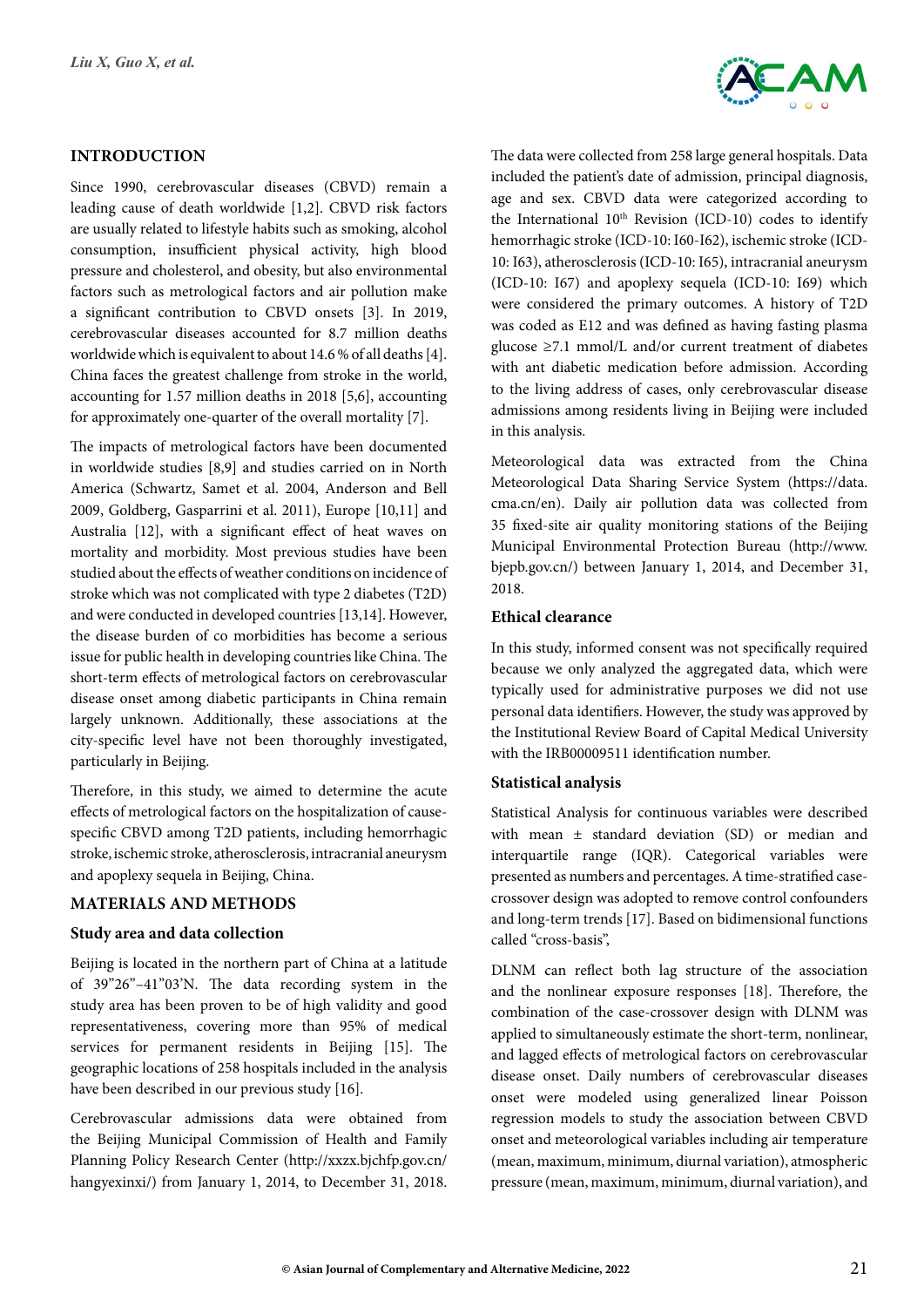relative humidity. Each meteorological variable was modeled separately after adjusting for day of week, public holiday (binary variable) and AQI, removing the confounding effect of those factors on CBVD onset. Modeling was also repeated in the subgroup analysis  $\left( \langle 65 \rangle$  vears vs.  $> 65$  years, male vs. female). Z tests were used to compare differences between effect estimates in the strata [19]. The statistical tests were twosided, and  $P < 0.05$  was considered statistically significant. All statistical analyses were conducted in R software (version 4.0.2) using the mgcv package

In our study, a DLNM model combined with a time-stratified case-crossover design was built as follows:

 $Yt \sim Poisson(\mu t)$ 

 $(\mu t) = \alpha + (Pollutanti, 3) + PCAi + cb(Tempt, 3) +$  $cb(RHt, 3) + cb(atmt,3) + \gamma Holidayt + \lambda Stratum$ 

where  $t$  is the specific day of observation;  $Yt$  is the number of cerebrovascular cases on t;  $\mu t$  is the expectation of Yt;  $\alpha$ is the intercept; Pollutanti, t, Tempt, atmt and RHt are, respectively, the *ith* concentration of gaseous pollutant, daily temperature, daily atmospheric pressure and relative humidity on  $t$ ;  $cb$ () is the cross-basis function for exposure-response natural spline for gaseous pollutant, daily temperature or relative humidity. Holiday is the indicator variable used to control the effect of public holidays, and Stratum represents the time stratum of the case-crossover design.

#### **Results**

A total of 223,216 cases for cerebrovascular disease were collected after excluding nonlocal admissions, of which 9,541 (4.27%), 149,757 (67.09%), 7,444 (3.33%),31,356 (14.05%), and 23,912 (10.71%) were hospitalized for hemorrhagic stroke, ischemic stroke, atherosclerosis, intracranial aneurysm, and apoplexy sequela, respectively. In short, male



participants and elderly individuals (≥65 years) accounted for 57.6% and 61.7%, respectively. Table 1 summarizes the characteristics and distribution of daily cerebrovascular disease (overall and cause-specific), stratified by sex and age over the study period. During the study period, the median daily temperature, the median daily atmospheric pressure and the mean relative humidity were 14.4°C, 1012 mbar and 54.3 ± 19.2%, respectively. Figure 1 presents a correlation analysis between atmospheric pollutants and meteorological factors using Pearson correlation test. The correlations between all pollutant concentrations and meteorological parameters (temperature and relative humidity) were calculated. Gaseous pollutants except O3 were strongly correlated with each other (coefficients ranged from 0.49 to 0.87) and moderately correlated with relative humidity and temperature (coefficients ranged from -0.41 to 0.33).

Figure 2 presents the relative risks of metrological factors (temperature, relative humidity and atmospheric pressure) on overall and cause-specific cerebrovascular diseases using different lag structures. The maximum relative risk (RR) was 1.006 (95% CI: 1.004-1.007) for total CBVD, 1.005 (95% CI: 1.003-1.006) for ischemic stroke, 1.007 (95% CI: 1.005- 1.01) for atherosclerosis, 1.006 (95% CI: 1.003-1.007) for intracranial aneurysm, and 1.008 (95% CI: 1.006-1.011) for apoplexy sequela. Extremely high and low temperatures were associated with an increased risk of overall cerebrovascular cases (RR: 1.002; 95% CI: 1.001-1.003) atlag1 day, intracranial aneurysm cases (RR: 1.003; 95% CI: 1.002-1.004) at lag4 day, and apoplexy sequela cases (RR: 1.004; 95% CI: 1.003-1.005) at lag0 day (Figure 2a). Positive associations were observed between relative humidity and risk for overall and cause specific cerebrovascular cases except ischemic stroke (Figure 2b). Both rapid increases and decreases in atmospheric pressure were associated with an increased risk of overall

|                       | <b>Total</b> |                                  | Male   |                                  | Female |           | <65y   |                                  | $\geq 65$ y |                                  |
|-----------------------|--------------|----------------------------------|--------|----------------------------------|--------|-----------|--------|----------------------------------|-------------|----------------------------------|
|                       | N            | P <sub>25</sub> -P <sub>75</sub> | N(%)   | P <sub>25</sub> -P <sub>75</sub> | N(%)   | P25-P75   | N(%    | P <sub>25</sub> -P <sub>75</sub> | N(%)        | P <sub>25</sub> -P <sub>75</sub> |
| Hemorrhagic stroke    | 9541         | $3 - 7$                          | 5692   | $2 - 4$                          | 3848   | $1 - 3$   | 4218   | $1 - 3$                          | 5323        | $2 - 4$                          |
|                       |              |                                  | (59.7) |                                  | (40.3) |           | (44.7) |                                  | (55.3)      |                                  |
| Ischemic stroke       | 149757       | 52-104                           | 87285  | $30 - 61$                        | 62469  | 23-44     | 57454  | $21-40$                          | 92303       | $31 - 65$                        |
|                       |              |                                  | (58.2) |                                  | (41.8) |           | (38.2) |                                  | (61.8)      |                                  |
| Atherosclerosis       | 7444         | $1-6$                            | 5460   | $1-4$                            | 1984   | $0 - 2$   | 3412   | $0 - 3$                          | 4032        | $1 - 3$                          |
|                       |              |                                  | (73.2) |                                  | (26.8) |           | (45.3) |                                  | (54.7)      |                                  |
| Intracranial aneurysm | 31356        | $11 - 22$                        | 14876  | $5 - 11$                         | 16480  | $6 - 12$  | 13068  | $4 - 10$                         | 18288       | $6 - 13$                         |
|                       |              |                                  | (47.4) |                                  | (52.6) |           | (41.6) |                                  | (58.4)      |                                  |
| Apoplexy sequela      | 23912        | $3 - 21$                         | 14550  | $2 - 13$                         | 9361   | $1 - 8$   | 7049   | 1-6                              | 16863       | $2 - 15$                         |
|                       |              |                                  | (61.0) |                                  | (39.0) |           | (30.5) |                                  | (69.5)      |                                  |
| <i><b>Overall</b></i> | 223216       | 72-157                           | 128508 | 41-91                            | 94703  | $32 - 66$ | 85726  | $30 - 60$                        | 137490      | 43-98                            |
|                       |              |                                  | (57.6) |                                  | (42.4) |           | (38.3) |                                  | (61.7)      |                                  |

**Table 1:** Characteristics and distribution of daily cerebrovascular cases in Beijing (2014-2018).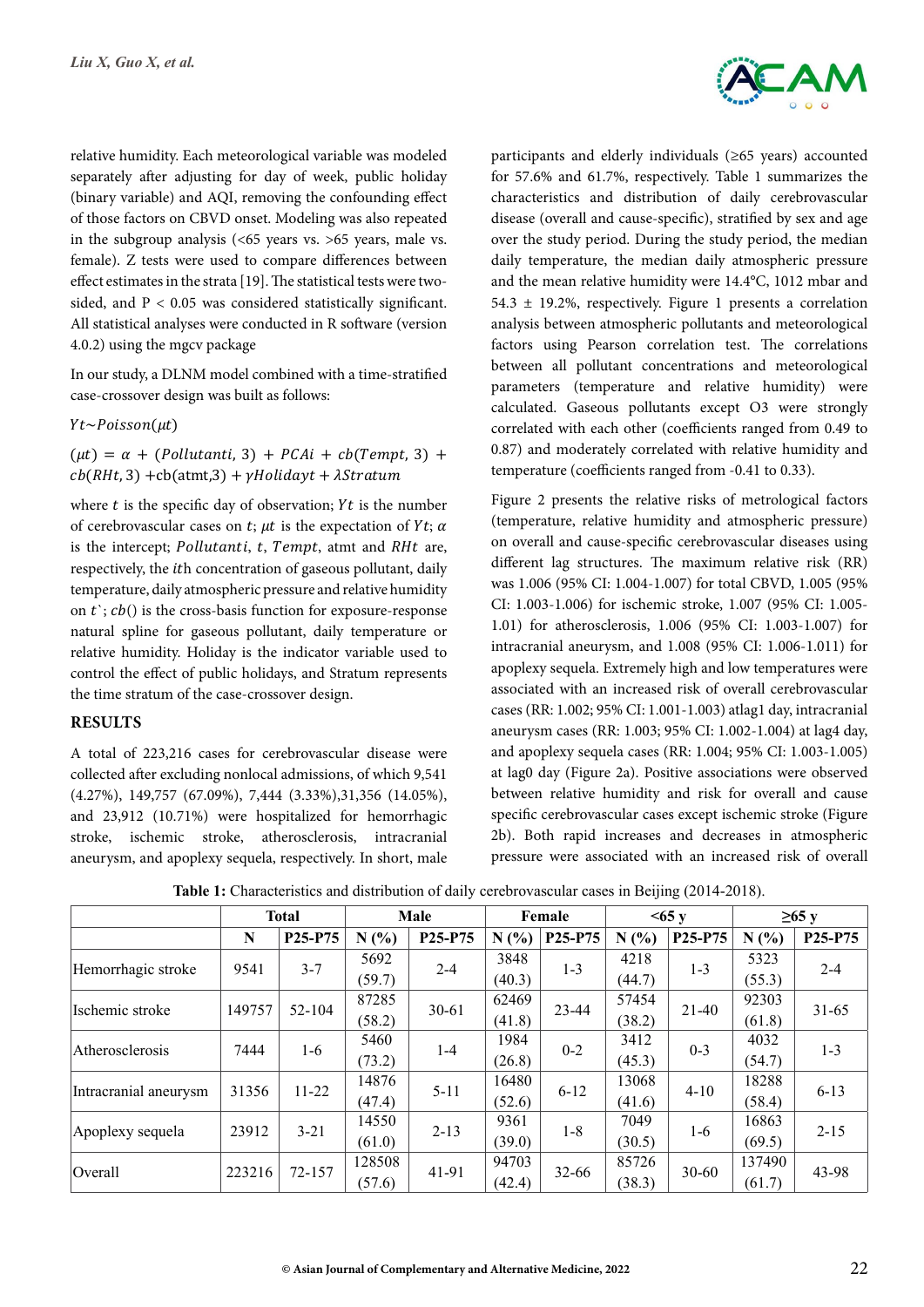



cerebrovascular cases (RR: 1.0101; 95% CI: 1.0099-1.0104) at lag0 day, hemorrhagic stroke cases (RR: 1.0386; 95% CI: 1.0373-1.040) at lag0 day, ischemic stroke cases(RR: 1.003; 95% CI: 1.0026-1.0033) at lag0 day, atherosclerosis cases (RR: 1.0017; 95%CI: 1.0002-1.0032) at lag5 day, and intracranial aneurysm cases (RR: 1.0441; 95% CI:1.0434-1.0449) at lag0 day (Figure 2c).

When temperature was 14.4°C, a 20°C increase was associated with an increase of 1.0023 in the relative risk (RR) (95% CI: 1.0011-1.0033) of hospital admissions for total CBVD, 1.0052 in the RR (95% CI: 1.0023-1.0066) for Ischemic stroke, 1.0043 in the RR (95% CI: 1.0033-1.0065) for Hemorrhagic stroke, and 1.0062 in the RR (95%CI: 1.0044- 1.0075) for Atherosclerosis. When relative humidity was 54.3, a 20% increase was associated with a slight increase of 1.0132 in the RR (95% CI: 1.0094-1.0145) for total CBVD and

1.0023 in the RR (95% CI: 1.0013-1.0047) for Hemorrhagic stroke. However, no statistically significant association with relative humidity was observed for Ischemic stroke and Atherosclerosis admissions. When atmospheric pressure was 1012 mbar, a 20% increase was associated with an increase of 1.0011 in the RR (95% CI: 1.0009-1.0014) for total CBVD, 1.0086 in the RR (95% CI: 1.0073-1.0090) for Ischemic stroke, 1.0032 in the RR (95% CI: 1.0026-1.0034) for Hemorrhagic stroke and 1.0017 in the RR 1.0017 (95% CI: 1.0002-1.0032) for Atherosclerosis (Table 2).

As shown in Figure 3, the cumulative exposure-response curves of the overall association between weather conditions (temperature, relative humidity and atmospheric pressure) and cerebrovascular cases amongT2D patients were almost nonlinear. Generally, the cumulative exposure-response curve for temperature was almost inverted "V"-shaped, with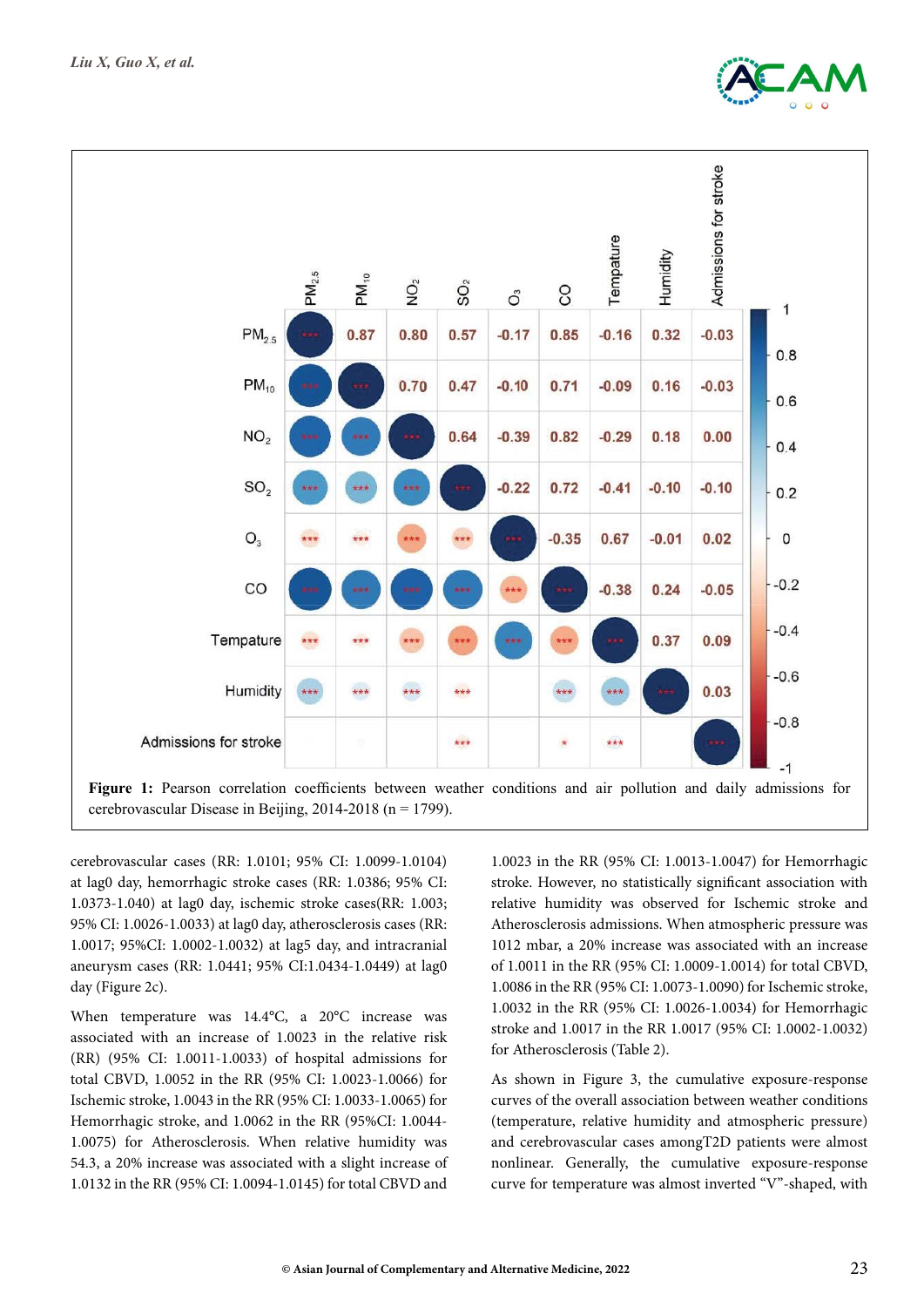



**Figure 2:** Relative risk with 95% CI (confidence interval) in cerebrovascular morbidity associated with increase and decrease in concentrations of metrological factors for different lag structures : (a) Temperature (b) Relative humidity (c) Atmospheric pressure.

**Table 2:** RRs of event occurrence for temperature and relative humidity.

| Events             | <b>RR 95% CI</b>          |                           |                           |  |  |  |  |
|--------------------|---------------------------|---------------------------|---------------------------|--|--|--|--|
|                    | <b>Temperature</b>        | <b>Relative Humidity</b>  | Atmospheric pressure      |  |  |  |  |
| Total CBVD         | $1.0023(1.0011 - 1.0033)$ | $1.0132(1.0094 - 1.0145)$ | $1.0011(1.0009 - 1.0014)$ |  |  |  |  |
| Ischemic stroke    | $1.0052(1.0023 - 1.0066)$ | $1.0023(1.0013 - 1.0047)$ | 1.0086 (1.0073-1.0090)    |  |  |  |  |
| Hemorrhagic stroke | $1.0043(1.0033 - 1.0065)$ | $1.0000(1.0009 - 1.0019)$ |                           |  |  |  |  |
| Atherosclerosis    | 1.0062(1.0044-1.0075)     | $1.0004(1.0002 - 1.0005)$ |                           |  |  |  |  |

a slight increase at concentrations of higher than 25°C. The cumulative exposure response curve for relative humidity was almost linear. The cumulative exposure-response curves for atmospheric pressure were V-shaped, which meant that both high and low concentrations of atmospheric pressure may increase the risk of cerebrovascular disease onset among

#### patients with T2D.

Table 3 Summary of the cumulative cold and hot effects associated with the 1st and 99.9th percentiles of temperature on the acute effects of CBVDs at lag 0, lag 5, lag 15 and lag 27. The highest hospitalization for all causes of specific CBVD occurred at lag 0 due to cold.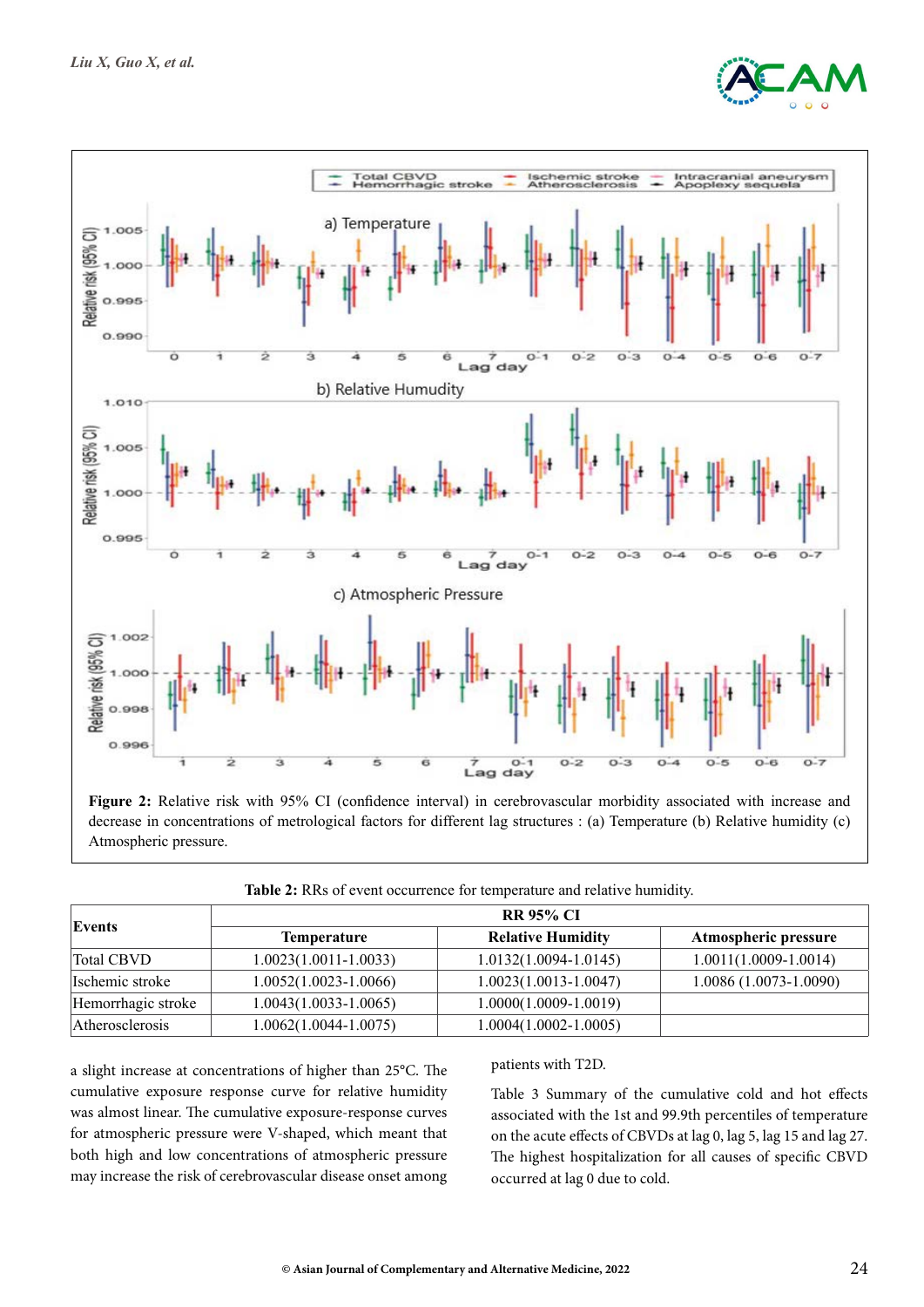



relative humidity and atmospheric pressure):a) cumulative effect of temperature b) cumulative effect of relative humidity c) cumulative effect of atmospheric pressure

The distribution of meteorological factors and the counts of daily admissions for CBVD across four seasons from 2014 to 2018 are described in Figure S1.

## **Discussion**

This study was the first study to examine the acute effects of metrological factors on the hospitalization of people with CBVD among type 2 DM patients in Beijing, China. We found significant lagged and non linear effects of metrological factors (temperature, relative humidity and atmospheric pressure) on CBVD admission among T2D patients. In subgroup analysis, the associations were more significant in the elderly (age >65 years old) and male participants. In previous studies, metrological factors were associated with the incidence of cerebrovascular disease

but haven't been studied among co morbid patients with diabetes. Our study added to the limited evidence for the risk of co morbidities of diabetes and cerebrovascular diseases due to the effect of metrological factors in developing countries like China.

The pathophysiologic effects of metrological factors on cerebrovascular disease among co morbid patients with T2D can be explained. Temperature changes induce blood vessels to dilate and constrict, which increase myocardial oxygen demand, myocardial ischemia, the cardiac work load and causes heart failure and may trigger cerebrovascular disease [20]. Atmospheric pressure may directly influence vessels walls by triggering endogenous inflammory and changing endothelial function [21,22].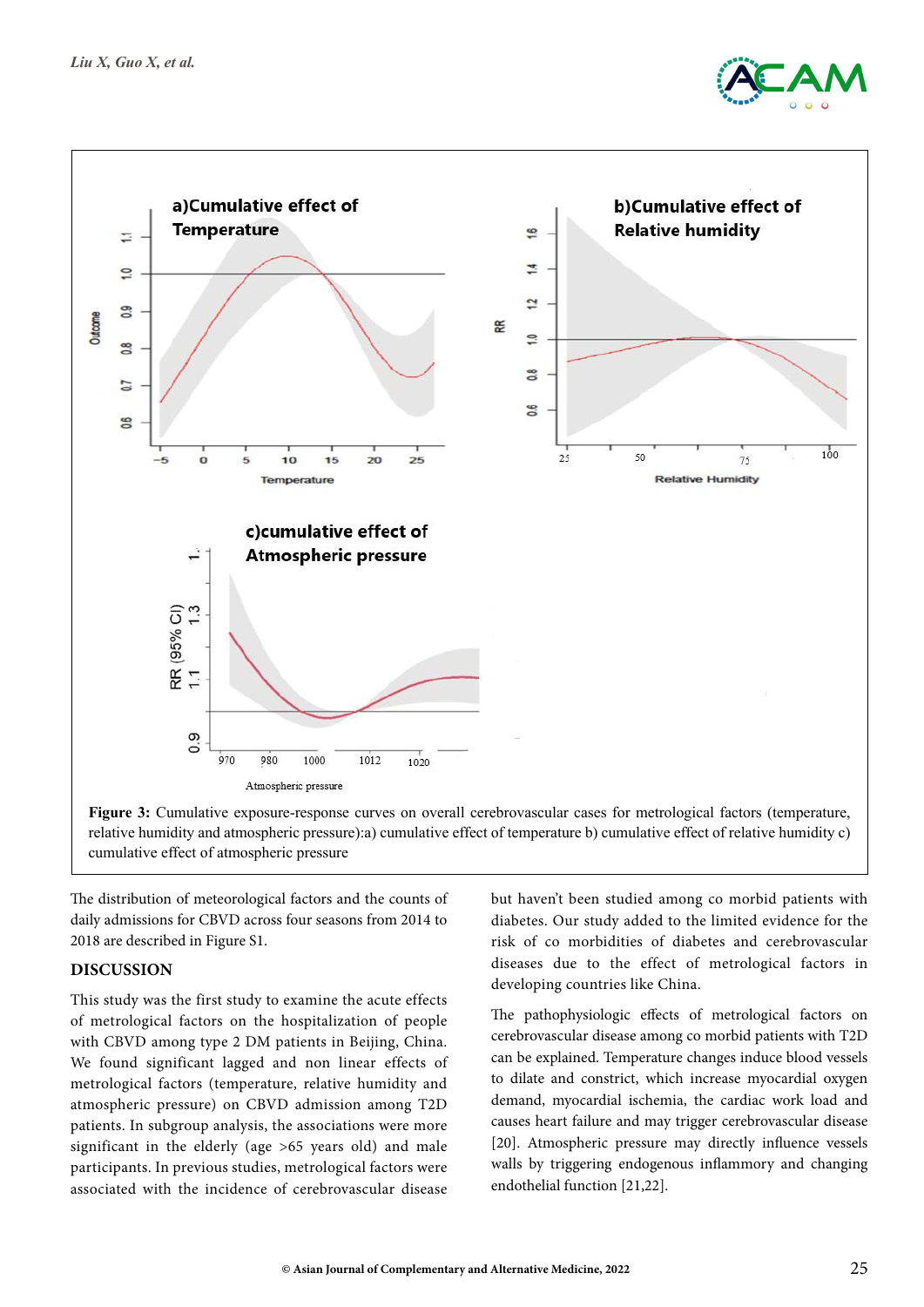



effect of temperature on CBVD b) Overall effect of relative humidity on CBVD c) Overall effect of atmospheric pressure on CBVD.

| Season effects | Lag      | <b>CBVD</b>       | <b>Ischemic Stroke</b> | <b>Hemorrhagic Stroke</b> | <b>Atherosclerosis</b> |
|----------------|----------|-------------------|------------------------|---------------------------|------------------------|
| Hot effects    | Lag 0    | 0.97(0.87, 1.05)  | 0.96(0.86, 1.05)       | 1.07(0.89, 1.27)          | 0.93(0.82, 1.04)       |
|                | Lag 5    | 1.056(1.01, 1.07) | 1.05(0.89, 1.27)       | 1.08(1.01, 1.12)          | 1.038(1.00, 1.07)      |
|                | $Lag$ 15 | 1.048(1.02, 1.05) | 1.05(1.02, 1.06)       | 1.05(1.01, 1.08)          | 1.026(1.00, 1.04)      |
|                | $Lag$ 27 | 1.06(1.03, 1.08)  | 1.06(1.03, 1.09)       | 1.12(1.07, 1.18)          | 1.03(0.98, 1.05)       |
| Cold effects   | $Lag$ 0  | 1.17(1.04, 1.27)  | 1.04(0.52, 1.29)       | 1.10(0.89, 1.33)          | 1.04(0.91, 1.16)       |
|                | lag 5    | 0.95(0.89, 0.95)  | 0.92(0.88, 0.94)       | 0.95(0.88, 1.00)          | 0.99(0.94, 1.02)       |
|                | $Lag$ 15 | 0.97(0.96, 1.00)  | 0.99(0.97, 1.00)       | 0.95(0.9, 0.97)           | 0.99(0.96, 1.00)       |
|                | $Lag$ 27 | 0.95(0.90, 0.97)  | 0.96(0.90, 0.97)       | 1.00(0.92, 1.06)          | 0.96(0.91, 1.00)       |

**Table 3:** The cumulative hot and cold effects (relative risks and 95% CI) on cause-specific cerebrovascular diseases, including CBVD, Ischemic Stroke, Hemorrhagic Stroke and Atherosclerosis.

Most previous studies were designed to study the effects of metrological factors on the morbidity or mortality of stroke [23-25]. However, no existing study has examined the effects of metrological factors on cerebrovascular disease among patients with T2D. Many researchers have described U-, V- or J-shaped associations between meteorological factors and cerebrovascular mortality [24,26]. Similarly, the present study found the cumulative exposure-response curve for temperature was almost inverted "V"-shaped, with a slight increase at concentrations of higher than 25°C. The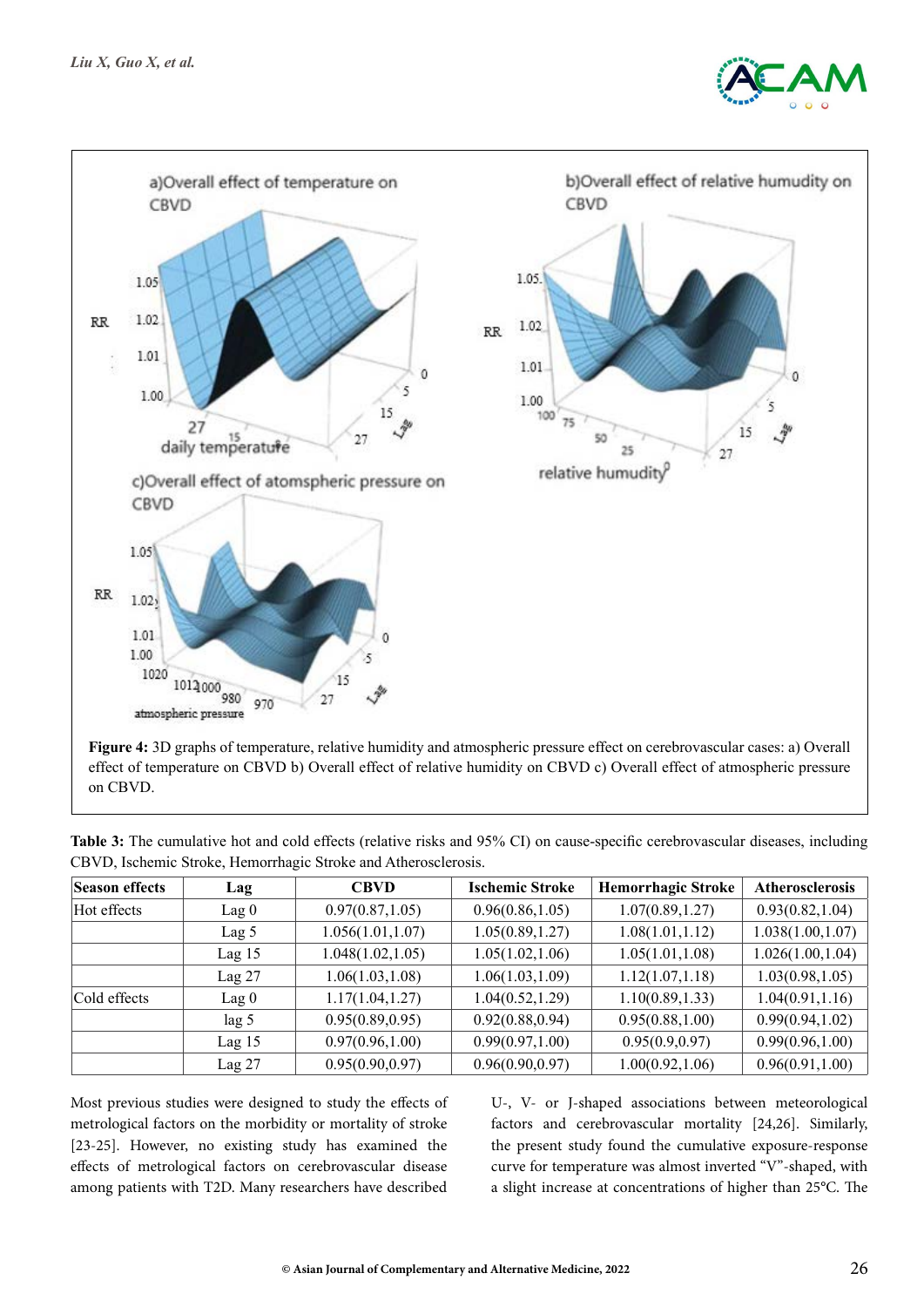

cumulative exposure response curve for relative humidity was almost linear. The cumulative exposure-response curves for atmospheric pressure were V-shaped, which meant that both high and low concentrations of atmospheric pressure may increase the risk of cerebrovascular disease onset among patients with T2D.

There are some strengths of our study. First, the data on cerebrovascular cases has been proven to be of high validity and good representativeness, covering more than 95% of permanent residents in Beijing, and the sample size was relatively large. Therefore, the present results may be representative of the authentic associations between weather conditions and cerebrovascular diseases in the study area. Second, this study was the first time that a nonlinear and lagged association was observed between metrological factors and morbidity of cerebrovascular diseases in a population with T2D, which may have important implications for the prevention and treatment of CBVD.

The study had also some limitations. First, we could not collect data on the relationships between patients. However, there might be a few family aggregation cases, which may affect the population sensitivity [27]. Second, we used fixedsite monitor measurements as a proxy for personal exposure, which may result in exposure errors and underestimation of the associations between weather conditions and diseases. Third, since the date of diagnostic is not available, it cannot be differentiated between the accurate occurrence of stroke and T2D. Fourth, the generalizability of our results might be limited as the study collected data from one highly polluted city and only included T2D [28-36].

## **Conclusions**

Our study suggested that both an increase and a decrease in temperature and atmospheric pressure had a significant association with the occurrence of cerebrovascular disease among co morbid patients with diabetes. This study provides evidence of the short term effects of metrological factors on hospital admissions of CBVD among T2D patients

## **Abbreviations**

CBVD: Cerebrovascular Disease; ICD: International Classification of Disease; T2D: Type 2 Diabetes; PM2.5: Fine Particulate Matter with an Aerodynamic Diameter; PM10: Inhalable Particulate Matter with an Aerodynamic Diameter; NO2: Nitrogen Dioxide; SO2: Sulfur Dioxide; O3: Ozone; 95% CI: 95% Confidence Interval; CO: Carbon Monoxide; GAM: Generalized Additive Model; df: Degrees of Freedom; SD: Standard Deviation; IQR: Interquartile Range

#### **Acknowledgement**

We acknowledge the Beijing Municipal Health Commission Information Center andthe Beijing Air Pollution and Metrological Data Center.

# **Funding**

This study was supported by National Natural Science Foundation of China (No. 82003559), Nature Science Foundation of Capital Medical University (No. PYZ2018046), Beijing Municipal Training Project of Excellent Talents. The funding was neither used for the study design nor data collection but to cover for the publication fees.

# **Availability of Data and Materials**

The data can be accessed from the Beijing Municipal Health Commission Information Center with permission via direct request.

# **Authors' Contributions**

Deginet Aklilu: Conceptualization, methodology, formal analysis. investigation, data curation, writing original draft, writing review and editing. Tianqi Wang: Conceptualization, data curation. AntenehTamirat: methodology, formal analysis. FengiWei: Conceptualization, methodology Zhiwei Li: methodology, formal analysis. Xia Li: Conceptualization, methodology. Lixin Tao: data curation. Xiangtong Liu: methodology, formal analysis. MoningGuo: methodology, formal analysis. WeiWang: Conceptualization, methodology. XiuhuaGuo: Conceptualization, methodology, data curation, writing review and editing.

# **Ethics Approval**

In this study, informed consent was not specifically required because we did not use personal data identifiers. However, the study was approved by the Institutional Review Board of Capital Medical University with the IRB00009511 identification number.

## **Consent for Publication**

Not applicable.

#### **Competing Interests**

The authors declare that they have no competing interests.

#### **References**

1. Murray, C. J. L., A. D. Lopez (1996) The global burden of disease: a comprehensive assessment of mortality and disability from diseases, injuries, and risk factors in 1990 and projected to 2020. Cambridge, Mass. Published by the Harvard School of Public Health on behalf of the World Health Organization and the World Bank.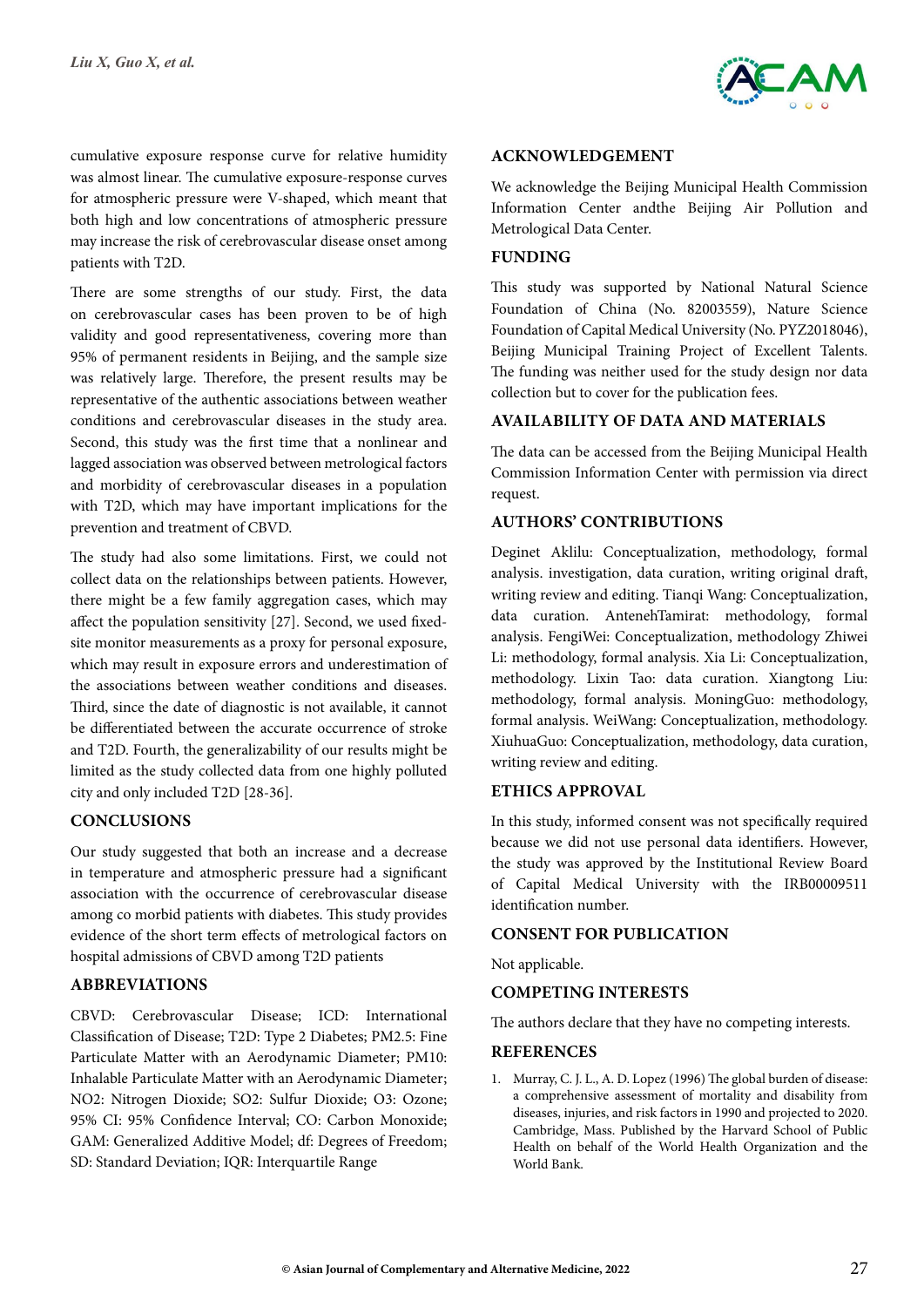

- 2. Feigin, V. L., B. Norrving, G. A. Mensah (2017) Global Burden of Stroke. Circ Res **120**(3): 439-448.
- 3. Chen, R., C. Wang, X. Meng, H. Chen, T. Q. Thach, C. M. Wong, H. Kan (2013) Both low and high temperature may increase the risk of stroke mortality. Neurology **81**(12): 1064-1070.
- 4. Virani, S. S., A. Alonso, H. J. Aparicio, E. J. Benjamin, M. S. Bittencourt, C. W. Callaway, A. P. Carson, A. M. Chamberlain, S. Cheng, F. N. Delling, M. S. V. Elkind, K. R. Evenson, J. F. Ferguson, D. K. Gupta, S. S. Khan, B. M. Kissela, K. L. Knutson, C. D. Lee, T. T. Lewis, J. Liu, M. S. Loop, P. L. Lutsey, J. Ma, J. Mackey, S. S. Martin, D. B. Matchar, M. E. Mussolino, S. D. Navaneethan, A. M. Perak, G. A. Roth, Z. Samad, G. M. Satou, E. B. Schroeder, S. H. Shah, C. M. Shay, A. Stokes, L. B. VanWagner, N.-Y. Wang, C. W. Tsao (2021) Heart Disease and Stroke Statistics—2021 Update. Circulation **143**(8): e254-e743.
- 5. Wang, W., B. Jiang, H. Sun, X. Ru, D. Sun, L. Wang, L. Wang, Y. Jiang, Y. Li, Y. Wang, Z. Chen, S. Wu, Y. Zhang, D. Wang, Y. Wang, V. L. Feigin (2017) Prevalence, Incidence, and Mortality of Stroke in China: Results from a Nationwide Population-Based Survey of 480 687 Adults. Circulation **135**(8): 759-771.
- 6. Wang, Y. J., Z. X. Li, H. Q. Gu, Y. Zhai, Y. Jiang, X. Q. Zhao, Y. L. Wang, X. Yang, C. J. Wang, X. Meng, H. Li, L. P. Liu, J. Jing, J. Wu, A. D. Xu, Q. Dong, D. Wang, J. Z. Zhao (2020) China Stroke Statistics 2019: A Report From the National Center for Healthcare Quality Management in Neurological Diseases, China National Clinical Research Center for Neurological Diseases, the Chinese Stroke Association, National Center for Chronic and Noncommunicable Disease Control and Prevention, Chinese Center for Disease Control and Prevention and Institute for Global Neuroscience and Stroke Collaborations. Stroke Vasc Neurol **5**(3): 211-239.
- 7. Zhou, M., H. Wang, J. Zhu, W. Chen, L. Wang, S. Liu, Y. Li, L. Wang, Y. Liu, P. Yin, J. Liu, S. Yu, F. Tan, R. M. Barber, M. M. Coates, D. Dicker, M. Fraser, D. González-Medina, H. Hamavid, Y. Hao, G. Hu, G. Jiang, H. Kan, A. D. Lopez, M. R. Phillips, J. She, T. Vos, X. Wan, G. Xu, L. L. Yan, C. Yu, Y. Zhao, Y. Zheng, X. Zou, M. Naghavi, Y. Wang, C. J. Murray, G. Yang, X. Liang (2016) Cause-specific mortality for 240 causes in China during 1990-2013: a systematic subnational analysis for the Global Burden of Disease Study 2013. Lancet **387**(10015): 251-272.
- 8. Barnett, A. G., A. J. Dobson, P. McElduff, V. Salomaa, K. Kuulasmaa, S. Sans (2005) Cold periods and coronary events: an analysis of populations worldwide. Journal of Epidemiology and Community Health **59**(7): 551-557.
- 9. McMichael, A. J., P. Wilkinson, R. S. Kovats, S. Pattenden, S. Hajat, B. Armstrong, N. Vajanapoom, E. M. Niciu, H. Mahomed, C. Kingkeow, M. Kosnik, M. S. O'Neill, I. Romieu, M. Ramirez-Aguilar, M. L. Barreto, N. Gouveia, B. Nikiforov (2008) International study of temperature, heat and urban mortality: the 'ISOTHURM' project. International Journal of Epidemiology **37**(5): 1121-1131.
- 10. Belmin, J., J.-C. Auffray, C. Berbezier, P. Boirin, S. Mercier, B. de Reviers, J.-L. Golmard (2007) Level of dependency: a simple marker associated with mortality during the 2003 heatwave among French dependent elderly people living in the community or in institutions. Age and Ageing **36**(3): 298-303.
- 11. Mastrangelo, G., U. Fedeli, C. Visentin, G. Milan, E. Fadda, P. Spolaore (2007) Pattern and determinants of hospitalization during heat waves: an ecologic study. BMC Public Health **7**: 200.
- 12. Wang, X. Y., A. G. Barnett, W. Yu, G. FitzGerald, V. Tippett, P. Aitken, G. Neville, D. McRae, K. Verrall, S. Tong (2012) The impact of heatwaves on mortality and emergency hospital admissions from non-external causes in Brisbane, Australia. Occupational and Environmental Medicine **69**(3): 163-169.
- 13. Gunes, H., H. Kandis, A. Saritas, S. Dikici, R. Buyukkaya (2015) The relationship between ischemic stroke and weather conditions in Duzce, Turkey. World journal of emergency medicine **6**(3): 207-211.
- 14. Vencloviene, J., R. Radisauskas, D. Kranciukaite-Butylkiniene, A. Tamosiunas, V. Vaiciulis, D. Rastenyte (2021) Association between stroke occurrence and changes in atmospheric circulation. BMC Public Health **21**(1): 42.
- 15. Aklilu, D., T. Wang, E. Amsalu, W. Feng, Z. Li, X. Li, L. Tao, Y. Luo, M. Guo, X. Liu, X. Guo (2020) Short-term effects of extreme temperatures on cause specific cardiovascular admissions in Beijing, China. Environmental Research **186**: 109455.
- 16. Li, H., J. Wu, A. Wang, X. Li, S. Chen, T. Wang, E. Amsalu, Q. Gao, Y. Luo, X. Yang, W. Wang, J. Guo, Y. Guo, X. Guo (2018) Effects of ambient carbon monoxide on daily hospitalizations for cardiovascular disease: a time-stratified case-crossover study of 460,938 cases in Beijing, China from 2013 to 2017. Environmental Health **17**(1): 82.
- 17. Liu, L., F. Song, J. Fang, J. Wei, H. C. Ho, Y. Song, Y. Zhang, L. Wang, Z. Yang, C. Hu, Y. Zhang (2021) Intraday effects of ambient PM(1) on emergency department visits in Guangzhou, China: A case-crossover study. Sci Total Environ **750**: 142347.
- 18. Gasparrini A (2014) Modeling exposure-lag-response associations with distributed lag non-linear models. Stat Med **33**(5): 881-899.
- 19. Lin, H., T. Liu, J. Xiao, W. Zeng, X. Li, L. Guo, Y. Zhang, Y. Xu, J. Tao, H. Xian, K. M. Syberg, Z. Qian, W. Ma (2016) Mortality burden of ambient fine particulate air pollution in six Chinese cities: Results from the Pearl River Delta study. Environment International **96**: 91-97.
- 20. Tian, Y., H. Liu, Y. Si, Y. Cao, J. Song, M. Li, Y. Wu, X. Wang, X. Xiang, J. Juan, L. Chen, C. Wei, P. Gao, Y. Hu (2019) Association between temperature variability and daily hospital admissions for cause-specific cardiovascular disease in urban China: A national time-series study. PLOS Medicine **16**(1): e1002738.
- 21. Cao, Y., X. Wang, D. Zheng, T. Robinson, D. Hong, S. Richtering, T. H. Leong, A. Salam, C. Anderson, M. L. Hackett (2016) Air Pressure, Humidity and Stroke Occurrence: A Systematic Review and Meta-Analysis. Int J Environ Res Public Health **13**(7).
- 22. Guan, W., S. J. Clay, G. J. Sloan, L. G. Pretlow (2018) Effects of Barometric Pressure and Temperature on Acute Ischemic Stroke Hospitalization in Augusta, GA. Transl Stroke Res.
- 23. Dawson, J., C. Weir, F. Wright, C. Bryden, S. Aslanyan, K. Lees, W. Bird, M. Walters (2008) between meteorological variables and acute stroke hospital admissions in the west of Scotland. Acta Neurol Scand **117**(2): 85-89.